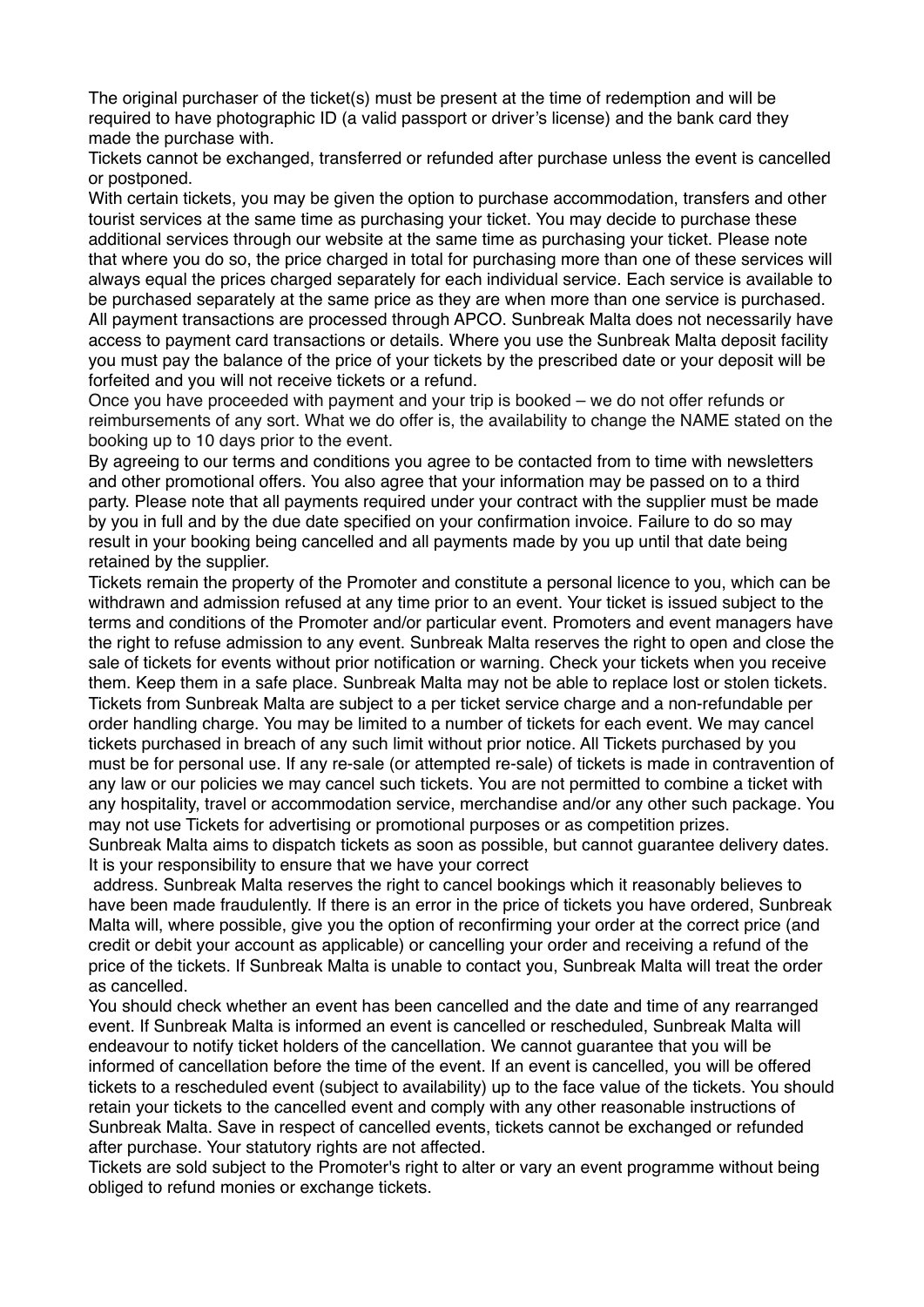You must present your Tickets at the venue on the day of event. Entry will not be granted without a genuine Sunbreak Malta ticket. A ticket only guarantees you entry if you comply with the regulations at the event including as to time of admission, standards of behaviour and health and safety. The ticket holder has a right only to a seat of a value corresponding to that stated on the ticket and the venue or Promoter will reserve the right to provide alternative seats to those specified on the tickets. There will be no pass-outs or re-admissions of any kind.

The unauthorised use of photographic and recording equipment is prohibited. Tapes or films may be destroyed. Laser pens, mobile phones, dogs (except guide dogs) and your own food and drink may also be prohibited (please check with the venue). By attending an event you consent to filming and sound recording as a member of the audience, as well as to the broadcast and transmission of such recordings in whole or in part.

The Promoter and Sunbreak Malta accept no responsibility for your personal property. Subject to the following clause, neither the Promoter nor Sunbreak Malta shall have any further liability beyond the face value of the ticket purchased plus the relevant per ticket service charge. Neither the Promoter nor Sunbreak Malta shall be liable for any loss of enjoyment, consequential loss or related expenditure.

Nothing in these terms and conditions shall exclude any liability of Sunbreak Malta or the Promoter for death or personal injury caused by its negligence or any other liability which cannot by law be excluded or limited.

These terms and conditions are governed by Maltese Law and any disputes arising between you and Sunbreak Malta are subject to the exclusive jurisdiction of the Maltese Courts. If you wish to complain about anything, you may contact us on info@sunbreakmalta.com We will then liaise with suppliers and partner companies on your behalf in order to resolve your complaint. Privacy Policy

At Sunbreak Malta, your privacy is very important to us. We are committed to ensuring that when you choose us for your tickets, you know exactly what information we collect about you and how we use your information. Please take the time to read and understand our Privacy Policy. By using our website(s) and mobile apps, contacting us by telephone or email or providing information to us through social media channels, you agree to its terms.

What INFORMATION do we collect and when? We collect:

All information you choose to provide to us. For example, if you submit your name, address, email and telephone numbers via our website as part of the ticket ordering process.

Information on what you view, click on and access through our marketing emails, websites and mobile apps. For websites, this information may include the site that you came from, and where you went when you left our site. We also track how often you visit and use our websites and mobile apps. We do this via email and website cookies, and similar tracking technology built into our websites and mobile apps. We make cookie policies available on each of our websites and mobile apps to give you more detailed information on how we use them.

Technical information about the devices you use to access our websites. We collect each device's manufacturer and model, relevant IP address, operating system and version, web browser and version, and geographic location.

Your social media content where this is in the public domain, and any messages you send direct to us via social media. This information can include posts and comments, pictures and video footage on sites such as YouTube, Facebook and Twitter.

HOW DO WE COLLECT YOUR INFORMATION? We collect information on you through: our websites and mobile apps and your use of them, including completing the ticket application process and signing up for marketing communications from us;

emails you send to us, or that we send to you;

our conversations with you; and

your use of social media, including "like" buttons and similar functions made available by social media platforms.

HOW do we use your information?

- •
- •
- •
- •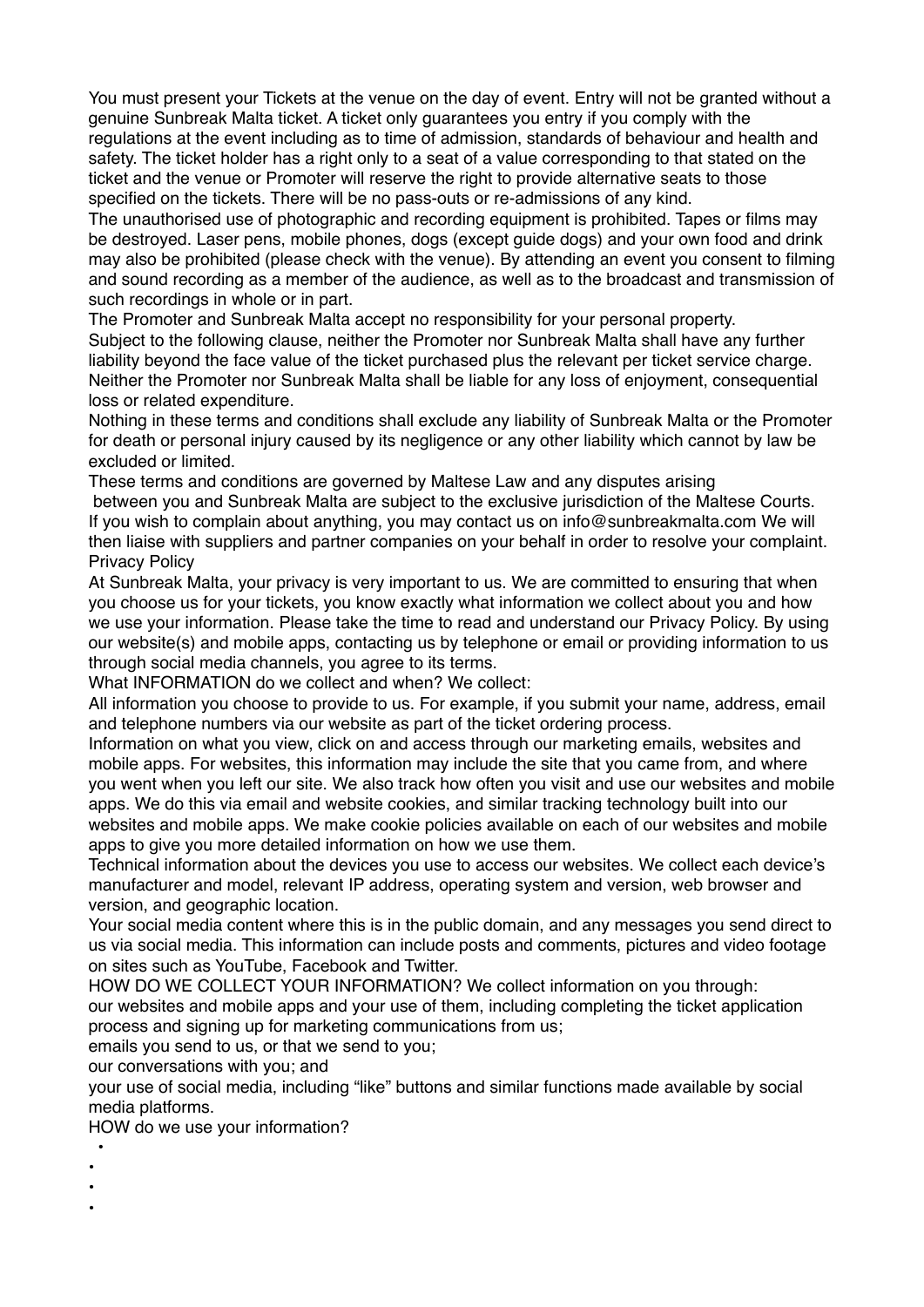• • • •

We use the information we collect for the following purposes:

To provide you with our websites and mobile apps, which all require a certain amount of technical information to work properly.

To power our security measures and services so you can safely access our website and mobile apps.

To run our members' areas including providing access to members and administering privileges, rewards and loyalty scheme points.

To help us run competitions and special offers and make sure you get all the benefits you're promised.

To collect feedback from you about our websites, mobile apps, and other activities. For example, occasionally we may invite you to review a mobile app you've bought or used from us. If we do, it's possible that we'll use independent research and feedback providers to act on our behalf.

To contact you from time to time regarding things you've told us you want to hear about; new products, for example, or special offers, competitions and sponsored events. If you use our mobile apps, we may use push notifications to highlight when we've added new offers and promotions that may be of interest to you. If you stop using our mobile apps, we may try and tempt you back to us. To reply to any questions, suggestions, issues or complaints you have contacted us about, including to provide you with any technical support you may have requested.

To respond to any social media posts or other public comments you might make, whether they are directed to us or about us, our websites, mobile apps or other activities.

For recruitment purposes if you have applied for a position with us including to contact you to discuss a role with us and to assess your suitability. As part of this we may combine any personal data you provide to us with other information we obtain independently from social media sites (e.g. LinkedIn or Facebook).

To advertise products or services to you via our email and SMS newsletters. To tell you about any changes to our websites and mobile apps. For example, if we withdraw one of our apps for some reason, or change this privacy policy.

To make a contract with you, but also to enforce a contract if you don't honour it, including the collection of any debts that we may be owed by you.

To gather statistics about how you and other people use our website and mobile apps and what you think of our advertisements, special offers, news, websites, mobile apps, competitions, sponsored events, social media and other content. We then analyse all this data to see if what we do is interesting to people and meets their needs, or if they should be improved, and if so, what changes would be most beneficial both for our customers and for us.

To monitor how people use our websites and mobile apps to see if they are being abused or threatened, for example, by internet trolls posting inappropriate comments in review areas or by would-be hackers looking to undermine our security.

To protect you and our business from any other potentially criminal

- •
- •
- •
- •
- •
- •
- • • •
- •
- •

behaviour, including identity theft and fraud.

To allow us to understand our customer base across all our businesses. We do this by merging your details with information from our other customers and users of our websites and mobile apps. We can then spot trends and common factors among users, plus we can tailor our business approach, our marketing communications, our digital and social media, our websites and mobile apps to the things we believe you and other people like you would be most interested in. This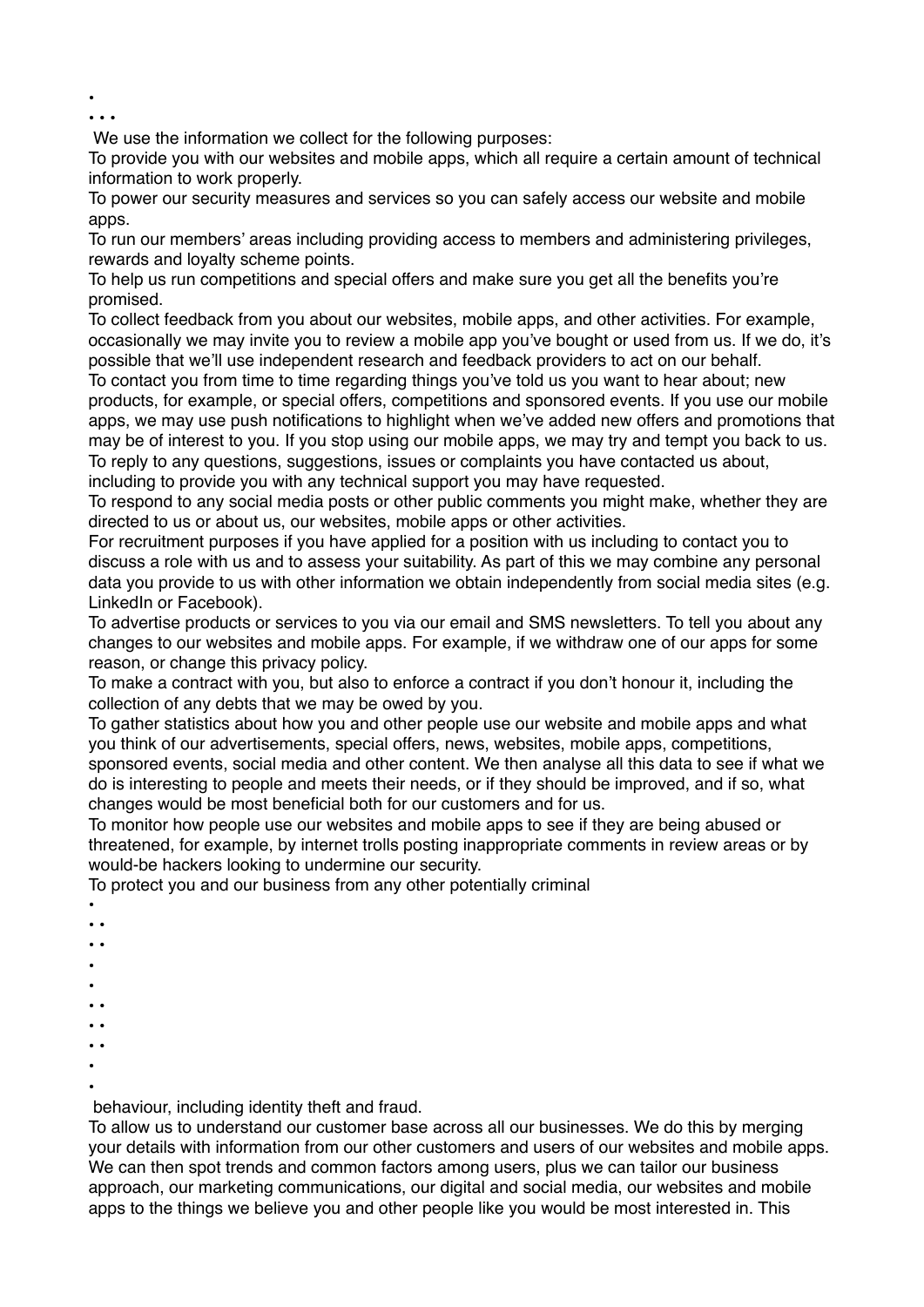process involves the analysis of many human traits and is sometimes called 'market segmentation' or 'customer segmentation'. Among other things, we look at common trends or 'segments' based on people's geographic location, online behaviours on our websites or mobile apps and the features they look for from our mobile apps.

To help us conduct focused market research based on trends and common factors, so we can further improve the mobile apps we offer to all our customers.

To test new systems and processes as we roll them out (but generally only in anonymous form) to make sure they work correctly and meet the standards we set for ourselves.

To assist us in the development of new products and mobile apps over a period of time. For example, we may need to gauge whether a new product or mobile app is likely to appeal to a large proportion of our customer base. And if not, we'll want to know why.

To see if the money we spend on marketing and advertising across all media represents good value for us or not.

WHO DO WE SHARE YOUR INFORMATION WITH?

We will only ever use your personal data for the purposes set out above. However, we can't run our business or provide our mobile apps without involving other people and organisations from time to time. When we share your information, we want you to know that we only do so in accordance with our legal data protection and privacy obligations.

Your information may be disclosed to:

Companies, brands and businesses within our group or with whom we work or collaborate. Event organisers to enable them to allow entry to the events, to send marketing communications and other promotional information to you by e- mail, SMS, post, phone, social media.

With email marketing companies who help us to mail our newsletter to you. Other people who help us provide our websites, mobile apps, and related services to you. They include information technology experts who design and host our websites and mobile apps and general service companies such as email marketing companies.

Any new business partners we may have over time, for example, in the event of a joint venture, reorganisation, business merger or sale that affects us.

Our professional advisors including our lawyers and technology consultants when they need it to give us their professional advice.

Law or tax enforcement, the courts and any other government authority if

- • • •
- 
- •
- •
- •
- •
- •

they ask us to do so (but only if us doing so is lawful).

Other people who make a 'subject access request', where we are allowed to do so by law. We may also share the information we collect where we are legally obliged to do so, e.g. to comply with a court order.

Social media, blogs, reviews, etc.

Any social media posts or comments you send to us (on our Facebook page, for instance) will be shared under the terms of the relevant social media platform (e.g. Facebook or Twitter) on which they're written and could be made public. Other people, not us, control these platforms. We're not responsible for this kind of sharing. So before you make any such remarks or observations, you should review the terms and conditions and privacy policies of the social media platforms you use. That way, you'll understand how they will use your information, what information relating to you they will place in the public domain, and how you can stop them from doing so if you're unhappy about it.

It's worth remembering too, that any blog, review or other posts or comments you make about us, our products and services on any of our blogs, reviews or user community services will be shared with all other members of that service and the public at large.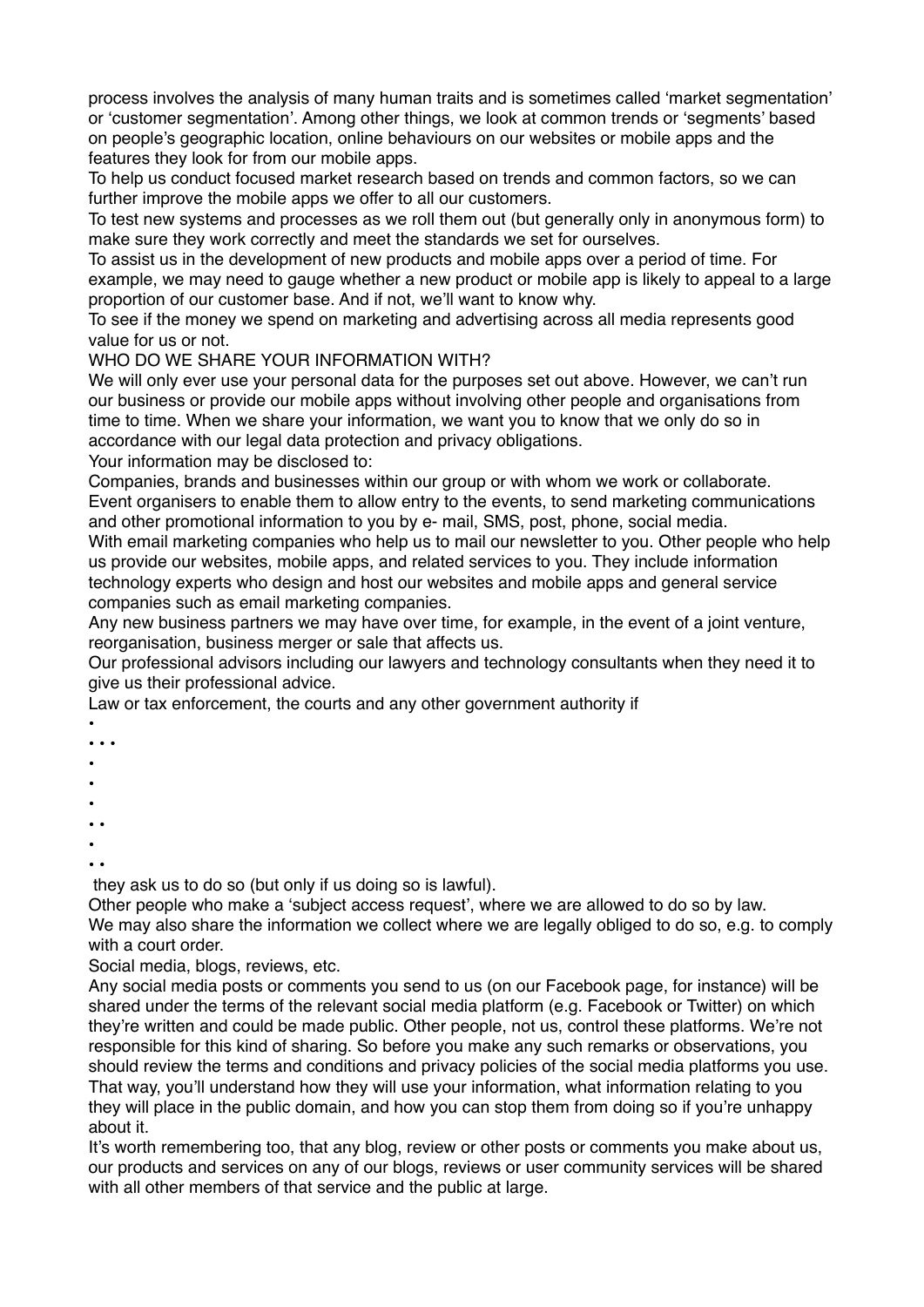You should take extra care to ensure that any comments you make on these services, and on social media in general are fit to be read by the public, and are not offensive, insulting or defamatory. At the end of the day, you are responsible for ensuring that any comments you make comply with any relevant policy on acceptable use of those services.

Mobile app platforms

Our mobile apps run on third party software platforms, for example, Apple's iOS platform which powers Apple's iPhone and Google's Android platform which powers Android-based smartphones. If you use any of our mobile apps, your usage of those apps is also subject to the relevant mobile app platform provider's terms and conditions and privacy policy. You should review their terms and conditions and privacy policy to ensure you understand what information (if any) they will gather about you, how they will use that information, and what you may be able to do if you are unhappy about it.

## SECURITY OF YOUR INFORMATION

We take the security of your information very seriously.

We use appropriate procedures and technical security measures to safeguard your information across all our computer systems, networks, websites, mobile apps and offices.

## HOW LONG DO WE KEEP YOUR INFORMATION?

To make sure we meet our legal data protection and privacy obligations, we only hold on to your information for as long as we actually need it for the purposes we acquired it in the first place (those purposes are set out above).

After that we will either delete it or anonymise it so that it cannot be linked back

• •

 to you. MANAGING OUR MARKETING COMMUNICATIONS

We provide ways for you to stop all email and text (SMS or MMS) communications you receive from us – please see the 'unsubscribe' link and 'STOP' details we include in each email and text message respectively.

If you would like us to change your marketing preferences at any time, you can contact us at info@sunbreakmalta.com

## MANAGING YOUR INFORMATION

To reduce the chances of an error or misunderstanding, we need to keep the information we gather about you is accurate and up-to-date. But whilst we work very hard to make sure mistakes don't happen, we need your help, too. Furthermore, if you have reason to believe any of the information we collect on you may be inaccurate, please contact us (see below for how to do this).

You are perfectly within your rights to ask us whether we hold information about you and if so, for us to give you certain details about that information and/or the information itself. This right is commonly known as a 'subject access request'. Certain exemptions and conditions apply to this right, principally that it should be in writing and that you give us reasonable details about the information you want.

Depending on your country of residence or domicile, you may have additional or different rights to those set out above concerning the information we collect from you and your devices. We will, of course, honour all such legal rights if we are bound by them.

We reserve the right to charge you a small administration fee to meet our costs in honouring your legal rights, where permitted by the relevant law. We also reserve the right not to comply with any enquiries or requests we receive about the information we collect, where we may lawfully do so. For example, if we have reason to believe that a request is malicious, technically impossible, involves disproportionate effort or could be harmful to others.

We reserve the rights to not allow the access to any events of the festival to minors If you have any worries or complaints about the way we use your information, please don't hesitate to get in touch with us. We'll do our very best to set your mind at rest or put things right.

And don't forget that with modern technology you have more and more personal control over what information we and other organisations collect. For example, you can normally reject or delete cookies and tracking technologies sent to your web browser. You can also change related settings to restrict them going forward, such as by using a private browsing mode (although this may affect your browsing experience on some websites). Plus, you can use the settings options in your